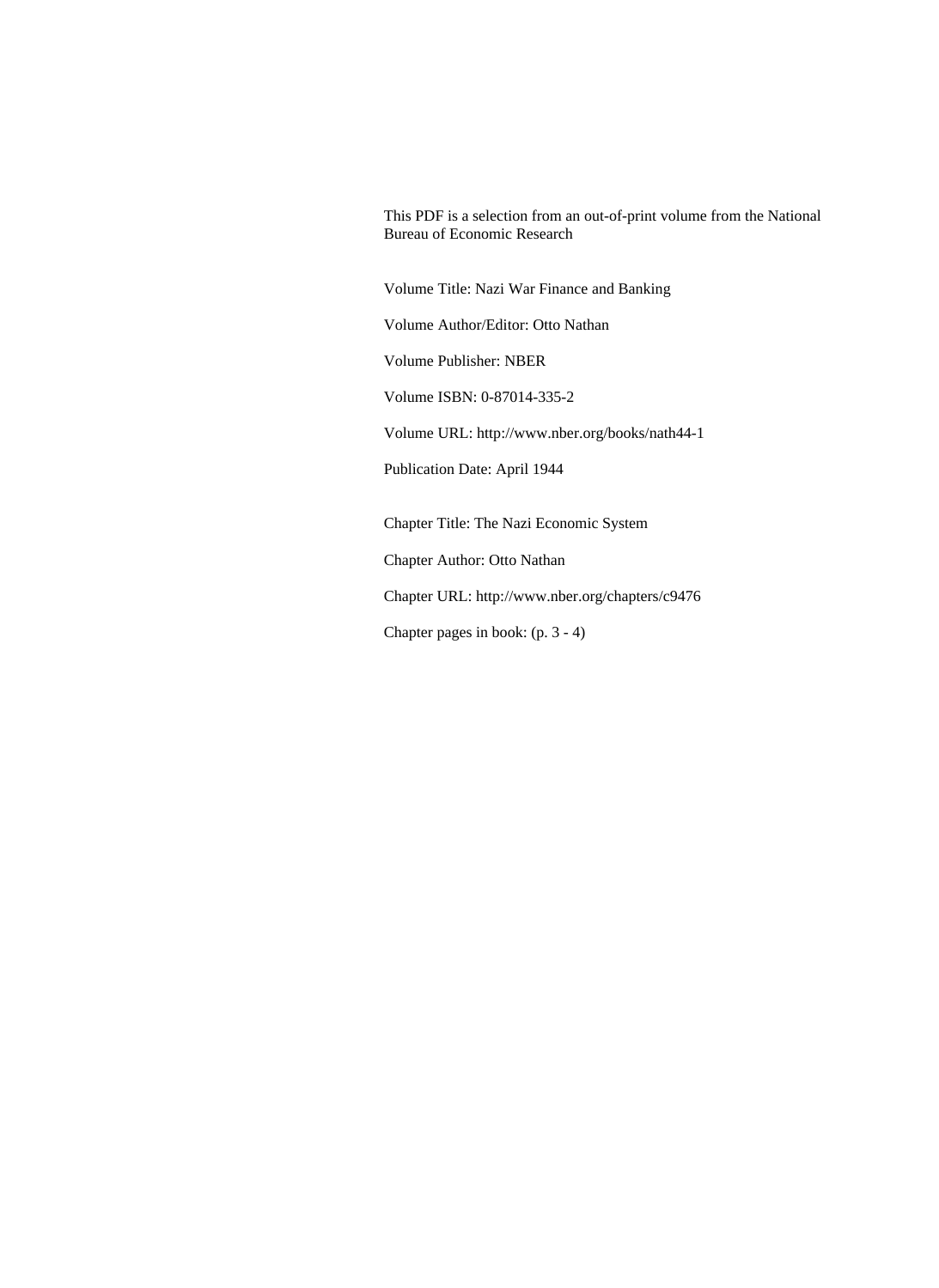## THE NAZI ECONOMIC SYSTEM

ì

In the six years between the Fascist victory in Germany and the outbreak of war, Nazism erected a system of production, distribution and consumption that defies classification in any of the usual categories. It was not capitalism in the traditional sense: the autonomous market mechanism so characteristic of capitalism during the last two centuries had all but disappeared. It was not State capitalism: the government disclaimed any desire to own the means of production, and in fact took steps to denationalize them. It was not socialism or communism: private property and private profit still existed. The Nazi system was, rather, a combination of some of the characteristics of capitalism and a highly planned economy. Without in any way destroying its class character, a comprehensive planning mechanism was imposed on an economy in which private property was not expropriated, in which the distribution of national income remained fundamentally unchanged, and in which private entrepreneurs retained some of their prerogatives and responsibilities in traditional capitalism. All this was done in a society dominated by a ruthless political dictatorship.

From the point of view of this study, the most important single change was the abolition of the traditional system of autonomous markets in which demand and supply meet, coordinating the economic activities of millions of individuals. In spite of the decline of competition and the growth of government intervention, no single agency regulated the economy in pre-Nazi Germany in terms of a specific, well-defined purpose. The Nazi government substituted conscious, over-all direction of the economy for the autonomy of the market mechanism and subordinated the economic system to a predetermined objective, the creation of a war machine. A vast network of organizations was erected to embrace individuals, corporations, manufacturers, farmers, dealers, small business and large business - in short, every factor of production, distribution, and consumption. By dominating this organizational structure through which orders could be issued to every businessman, and by insisting upon strict obedience from all, the government obtained complete control over the economy. Commodity prices, interest rates, and wages were not only fixed by the government, but they lost completely their traditional significance as regulators of economic activi

3